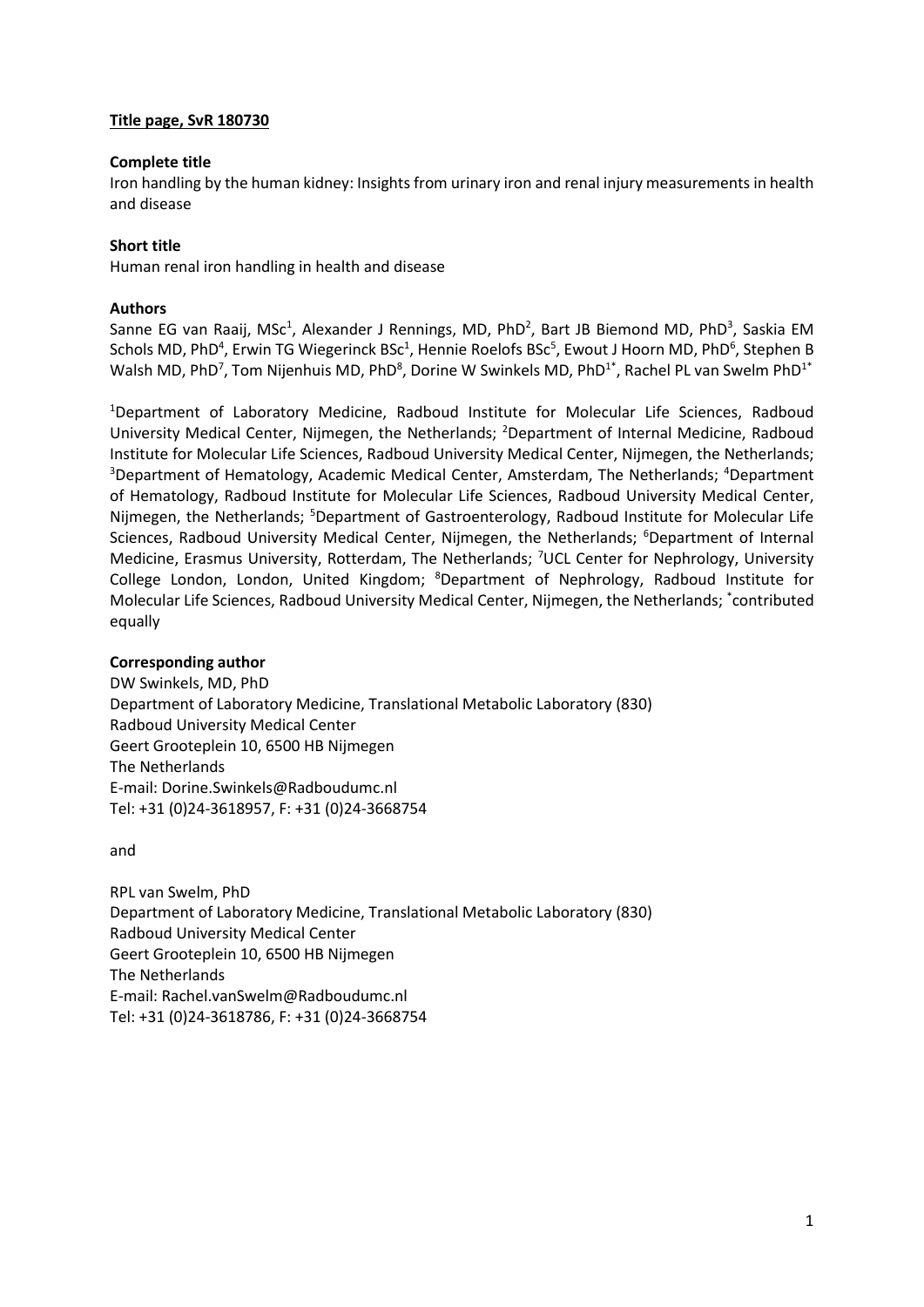# **Abstract**

Background: In physiological conditions, circulating iron can be filtered by the glomerulus, but is almost completely reabsorbed by the tubular epithelium to prevent urinary iron wasting. Increased urinary iron concentrations have been associated with renal injury, and may be the result of both increased glomerular iron filtration or insufficient tubular iron reabsorption. However, it remains uncertain whether both these processes actually contribute to urinary iron excretion and renal injury.

Methods: We measured plasma and urine iron parameters and urinary tubular injury markers in healthy human subjects (n=20), patients with systemic iron overload (n=20) and patients with various disorders of renal tubular dysfunction (n=18).

Results: Urinary iron parameters were increased in both patients with systemic iron overload and tubular dysfunction, whereas plasma iron parameters were only increased in patients with systemic iron overload. In patients with systemic iron overload, increased urinary iron levels associated with elevated circulating iron, as indicated by transferrin saturation (TSAT), and increased body as suggested by plasma ferritin. In patients with tubular dysfunction, enhanced urinary iron and transferrin excretion associated with distal tubular injury as indicated by urinary gluthathione stransferase-pi-1-1 (GSTP-1-1) excretion. In systemic iron overload, elevated urinary iron and transferrin levels associated with increased proximal tubular injury, indicated by urinary kidney injury marker 1 (KIM1).

Conclusion: Our explorative study demonstrates that both glomerular filtration of elevated plasma iron levels and insufficient tubular iron reabsorption are associated with urinary iron excretion and renal injury.

## **Keywords**

Iron, urine, filtration, reabsorption, injury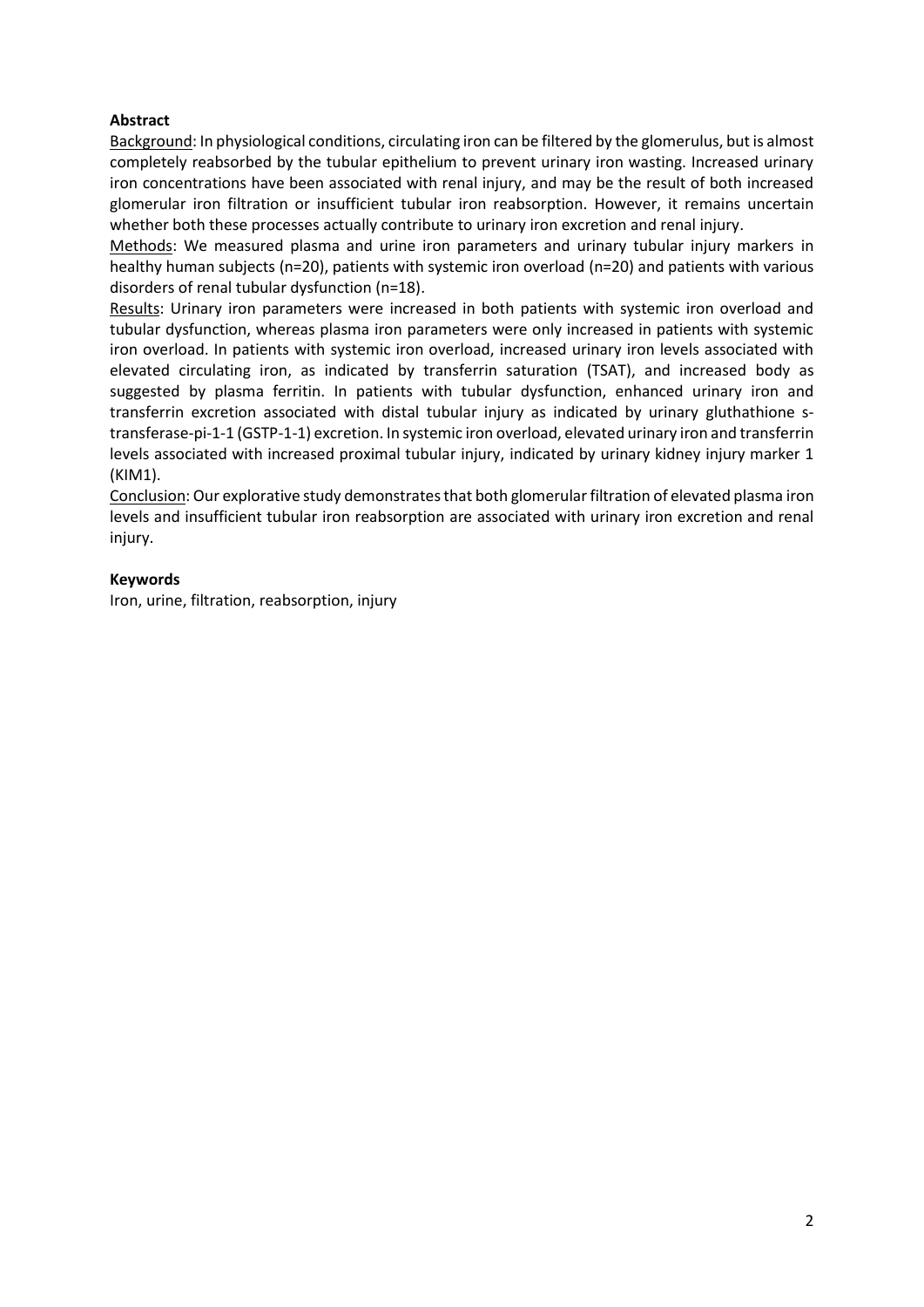#### **Introduction**

In physiological conditions, circulating iron is bound to transferrin (transferrin-bound iron, TBI), which can be filtered by the glomerulus of the kidney into the renal tubular lumen (1). Subsequently, filtered TBI is suggested to be almost completely reabsorbed by renal tubular epithelial cells, since hardly any transferrin or iron is found in urine in healthy volunteers (1-3). In addition, micropuncture studies in rats demonstrated the presence of transferrin in primary urine and showed that iron reabsorption by both the renal proximal tubule (PT) and distal tubule (DT) decreased urinary <sup>55</sup>Fe excretion (4).

Increased iron exposure can be harmful for tubular epithelial cells, because iron is known to catalyze reactive oxygen species formation in the Fenton reaction and cause tissue injury (5). In human and porcine PT epithelial cells, iron overload exposure was shown to decrease cellular viability and proliferation and cause oxidative cellular injury (6-8). Moreover, increased urinary iron levels have been found in patients with nephrotic syndrome and diabetic nephropathy (3, 9-13), suggesting an association between enhanced urinary iron concentrations and renal injury. In animal models of renal diseases, such as minimal change nephrotic syndrome and nephrotoxic serum nephritis, increased urinary iron excretion coincided with renal tubular injury (14-16). Currently, it is not clear whether increased urinary iron concentrations in patients are the result of increased glomerular iron filtration and/or insufficient tubular iron reabsorption and if these processes contribute to renal injury.

During systemic iron overload, unrestricted iron intake from the intestine in HFE-hereditary hemochromatosis (HFE-HH) or additional frequent red blood cell transfusions in β-thalassemia major increase circulating TBI and also result in the presence of non-transferrin-bound iron (NTBI), when the iron binding capacity of transferrin is exceeded (17, 18). Moreover, iron accumulates in parenchymal tissues, like the liver and heart, represented by high plasma ferritin levels (17). In β-thalassemia major, plasma ferritin also associated with renal iron deposition (19). Increased urinary iron concentrations have been observed in patients with systemic iron overload (20-22), suggesting that glomerular filtration of increased circulating iron exceeds the tubular iron reabsorption capacity in these patients. Alternatively, urinary iron excretion can result from insufficient iron reabsorption in either PTs or DTs. Filtered proteins, including TBI (23, 24), are predominantly reabsorbed by PTs (25), but also DTs express transporters involved in iron handling and are reported to take up TBI (26, 27). Increased urinary transferrin levels in patients with Fanconi syndrome, characterized by compromised proximal tubular reabsorption (1), suggest the tubular reabsorption capacity affects urinary transferrin levels, and similarly, possibly also urinary iron levels.

To better understand the contribution of increased glomerular iron filtration and/or insufficient tubular iron reabsorption by PTs and DTs to urinary iron levels and related renal injury, we performed an explorative study and measured plasma iron parameters, urinary iron parameters and renal tubular injury markers among healthy subjects, patients with systemic iron overload and patients with various disorders of renal tubular dysfunction.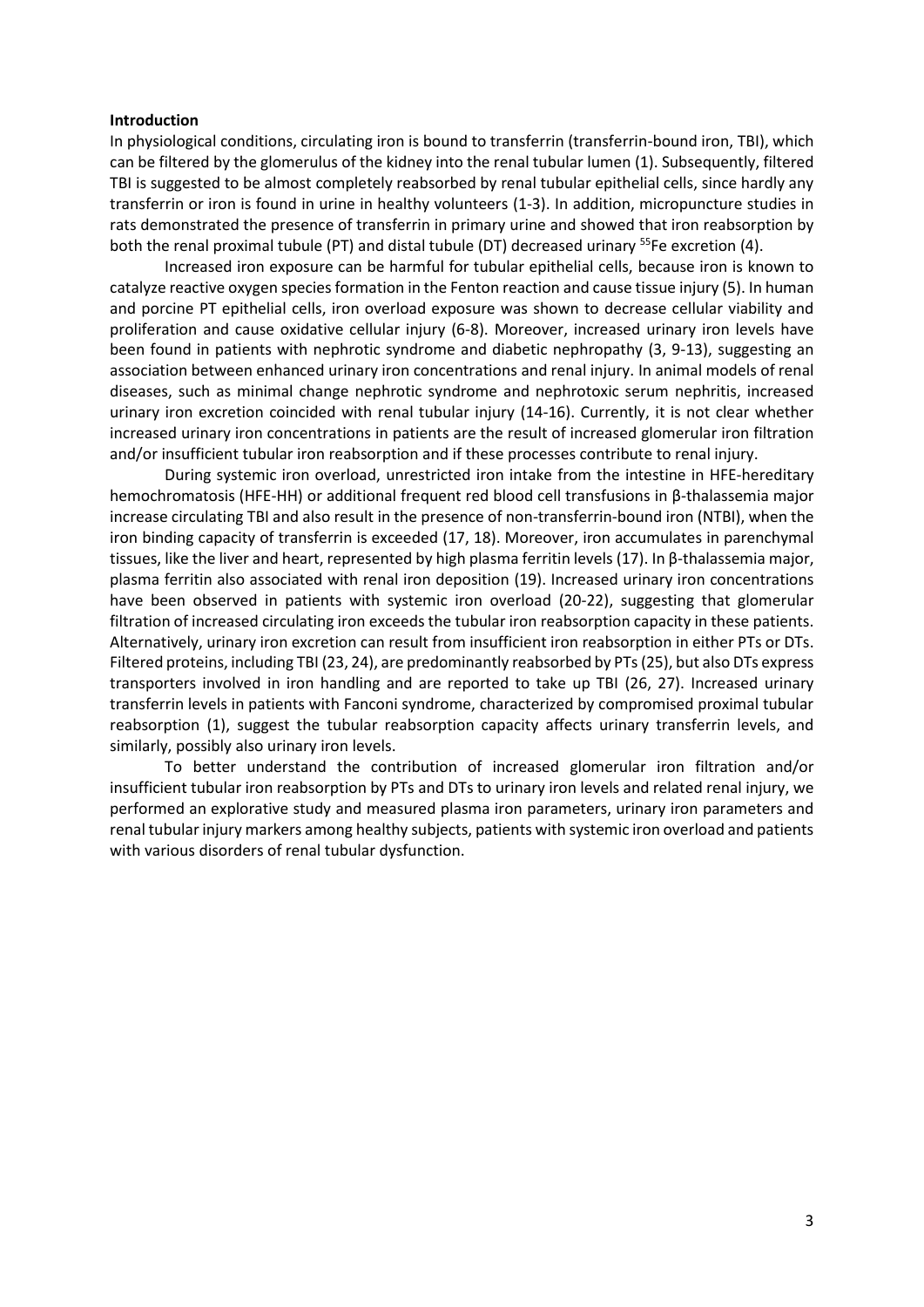#### **Materials and Methods**

## *Study design*

This explorative, observational study included subjects between November 2016 – October 2017. Healthy volunteers (n=20) were recruited in and around the Radboud university medical center (RUMC; Nijmegen, the Netherlands). Exclusion criteria included presence of renal disease, iron overload disorder or urinary tract infection, use of chelation medication or active menstruation. Patients with systemic iron overload disorders (n=20; Table 1) were included based on the diagnosis made by their treating physician and with most recent determined transferrin saturation (TSAT)>70% at RUMC and Amsterdam Medical Center (Amsterdam, the Netherlands). Patients with tubular dysfunction disorders (n=18; Table 1) were included based on the diagnosis made by their treating physician in RUMC, Erasmus Medical Center (Rotterdam, the Netherlands), and Royal Free Hospital (London, United Kingdom). This study was approved by the local ethics committee and performed according to national legislation and the declaration of Helsinki. All subjects signed informed consent forms.

Patients with HFE-HH were undergoing maintenance phlebotomies. Patients with βthalassemia major on iron chelation medication withdrew the use of this medication for at least 4 days, to prevent bias in urinary iron. Plasma levels of deferasirox (DFX), used by six patients with βthalassemia major, were determined as described in De Francia *et al* (28). Urinary iron levels were corrected for minimal residual iron bound to DFX in three patients. Since deferoxamine and deferiprone (used by two and one β-thalassemia major patients, respectively) have a shorter half life than DFX, we anticipate that suspending these chelators for four days eliminated plasma concentrations and subsequent urinary excretion of potential iron-chelator complexes.

### *Sample collection*

Heparin plasma and urine were collected, aliquoted and stored at -80°C. For analysis of gluthathione s-transferase-pi-1-1 (GSTP1-1), urine was mixed and with a 10x buffer solution (1M HEPES pH 7.5, 5% bovine serum albumin, 1% sodium azide, 1% Tween-20, 10% glycerol) within 30 minutes of collection.

## *Laboratory analyses*

Iron, total iron binding capacity (TIBC; calculated as transferrin (g/l)\*25.0), creatinine, C-reactive protein (CRP), ferritin, creatinine, transferrin, and albumin analyses were performed according to routine diagnostic protocols at the Radboud Laboratory for Diagnostics at RUMC. Measurements of NTBI and labile plasma iron (LPI), the pathologically most relevant fraction of NTBI (5), were performed according Zhang *et al* (1995) (29) and Esposito *et al* (2003) (30), respectively. TSAT (the percentage of circulating transferrin that is saturated with iron (calculated as iron/TIBC\*100), NTBI and LPI were used as indicators of circulating iron species (17, 18). Glomerular filtration rate was estimated (eGFR) using the modifications of diet in renal disease (MDRD) formula. Urinary iron analysis was performed by inductively coupled-plasma mass spectrometry (ICP-MS) at Maastricht University Medical Center (the Netherlands). Kidney injury marker 1 (KIM1; R&D Systems, DKM100) and GSTP1-1 (31) were measured by ELISA. All urine parameters were corrected for urinary creatinine concentration.

## *Statistical analysis*

Data were statistically analyzed using SPSS 22 (IBM) and presented as median and interquartile range (IQR). Data were analyzed by Mann Whitney U test and non-parametric Spearman correlation coefficients. A p-value of p<0.05 was considered statistically significant.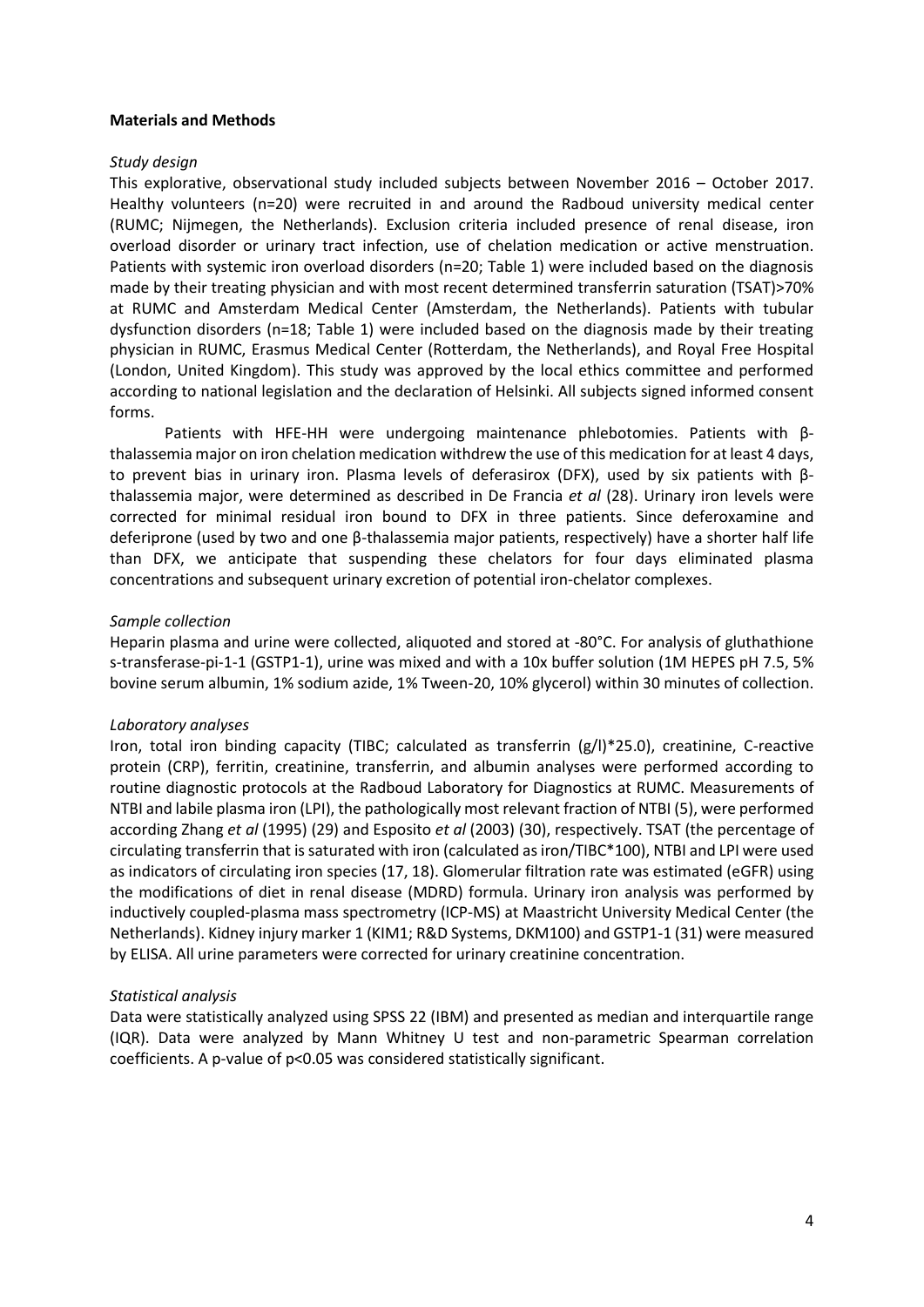## **Results**

### *Clinical and laboratory characteristics*

Clinical characteristics of all study participants are listed in Table 1 and results of laboratory analyses in Table 2. Plasma CRP was within reference range (<10 mg/ml) for all groups, indicating plasma iron parameters were not biased by the presence of inflammation. Subjects with systemic iron overload were older than healthy controls (50.1  $\pm$  4.2 years vs. 37.4  $\pm$  3.4 years, p<0.05), but this was not the case for patients with renal tubular dysfunction (41.9  $\pm$  4.2 years, ns). All three groups comprised predominantly male subjects (Table 1).

#### *Increased urinary excretion of iron, transferrin and NTBI in patients with systemic iron overload*

Plasma iron, TSAT, NTBI, LPI and ferritin were increased in patients with systemic iron overload compared to healthy controls, whereas TIBC levels were decreased (ferritin p<0.05, others p<0.001; Table 2), thus confirming iron overload. Urinary iron and NTBI levels were significantly increased compared to healthy controls (p<0.01 and p<0.05, respectively; Table 2). Urinary iron levels correlated moderately with plasma TSAT (r=0.47, p<0.05; Figure 1a), but not with plasma iron or TIBC alone (Figure 1b, c). These findings indicate that urinary iron excretion could be caused by glomerular filtration of increased circulating iron levels. Moreover, we found that both urinary iron and NTBI concentrations correlated strongly with plasma ferritin (r=0.75, p<0.001, and r=0.71, p<0.001; Figure 1d, e), suggesting that urinary iron excretion could also be associated with high iron levels in renal tubuli.

We subsequently stratified patients with HFE-HH and β-thalassemia major to examine urinary iron excretion specifically in these two distinct iron overload disorders (Table 3). Patients with HFE-HH, but not with β-thalassemia major, were significantly older than healthy controls (p<0.001) and predominantly consisted of males, whereas both genders were equally present in β-thalassemia major. Although plasma iron levels were increased in both HFE-HH and β-thalassemia major compared to healthy controls (both p<0.001), β-thalassemia major patients showed a more severe increase in plasma TSAT and NTBI and decrease in TIBC (all p<0.05 compared to HFE-HH). Moreover, ferritin was increased in β-thalassemia major only (p<0.001 compared to both control and HFE-HH). These findings show that both circulating and tissue iron overload are more pronounced in patients with βthalassemia major than in HFE-HH patients in our study cohort, confirming previous findings (18). We found urinary iron, transferrin and NTBI levels to be specifically elevated in β-thalassemia major (p<0.001, p<0.05 and p<0.01, respectively), where urinary NTBI strongly correlated with plasma TSAT (r=0.75, p<0.05, Figure 1f). This demonstrates that only severely elevated iron parameters, as seen in β-thalassemia major, are associated with elevated urinary iron parameters.

## *Increased urinary iron and transferrin excretion in patients with tubular dysfunction*

Tubular dysfunction was confirmed by increased levels of PT injury marker KIM1 and DT injury marker GSTP1-1 (p<0.01 and p<0.05 respectively, compared to healthy controls; Table 2). These patients also showed increased urinary albumin levels (p<0.05), which were not related to eGFR (data not shown), indicating tubular proteinuria as a result of disturbed tubular reabsorption (32, 33). Despite circulating plasma iron parameters within reference range, urinary iron and transferrin, but not NTBI, were increased (both p<0.05). Moreover, urinary transferrin and albumin levels strongly correlated (r=0.89, p<0.001; Figure 2a), thus indicating similar glomerular filtration and tubular handling of both proteins as demonstrated before (9). Interestingly, urinary iron levels also correlated with albuminuria (r=0.61, p<0.01; Figure 2b), suggesting that insufficient tubular reabsorption contributed to urinary iron excretion.

We analyzed urinary iron and transferrin concentrations against KIM1 and GSTP1-1 to investigate the relation between iron excretion and PT and DT injury, respectively (34, 35). Whereas we found no correlation between KIM1 and urinary iron or transferrin levels (Figure 2c, d), GSTP1-1 was positively associated with both iron and transferrin (r=0.56, p<0.05, and r=0.86, p<0.001, respectively; Figure 2e, f).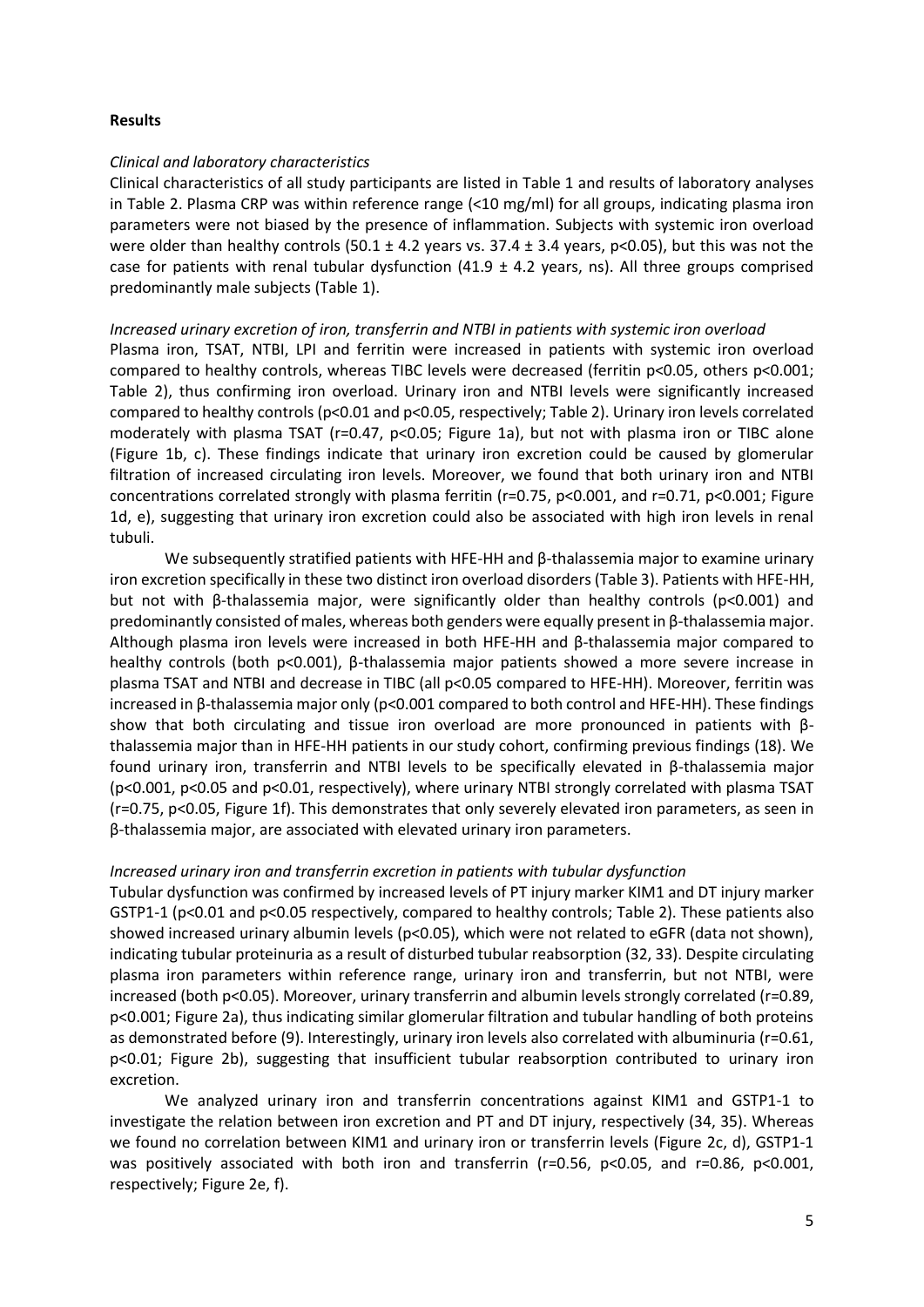## *Urinary iron excretion correlated with tubular injury in patients with systemic iron overload*

Finally, we examined if urinary iron excretion in systemic iron overload was associated with tubular injury. Whereas GSTP1-1 levels were not affected, urinary KIM1 concentrations were increased in patients with systemic iron overload (p<0.001; Table 2), especially in patients with β-thalassemia major (p<0.001 compared to control, p<0.05 compared to HFE-HH; Table 3). Furthermore, urinary transferrin levels in β-thalassemia major correlated strongly with urinary KIM1 levels (r=0.71, p<0.05; Figure 3), which might indicate reduced transferrin reabsorption as a consequence of PT injury.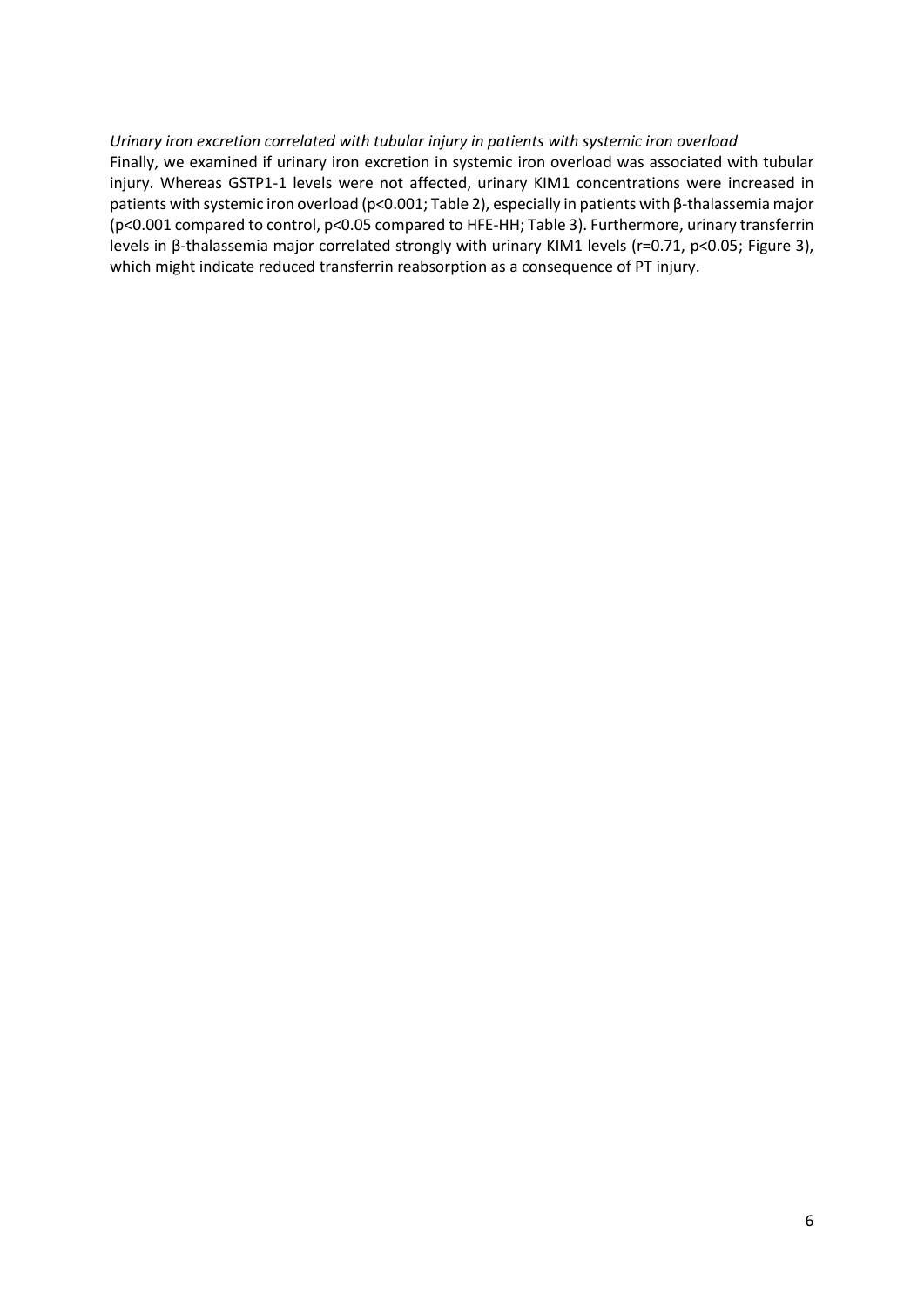#### **Discussion**

Increased urinary iron concentrations have been associated with renal injury. Here, we investigated the contribution of glomerular filtration of increased circulating iron and insufficient tubular iron reabsorption to urinary iron excretion in patients with systemic iron overload and patients with renal tubular dysfunction. Our results demonstrate that both increased circulating iron levels and subsequent filtration as well as insufficient tubular reabsorption are associated with increased urinary iron concentrations and, importantly, renal injury.

Patients with tubular dysfunction were included in this study to investigate the contribution of diminished PT TBI reabsorption to urinary iron concentrations. Although PT dysfunction was confirmed by urinary albumin and transferrin excretion, only the DT injury marker correlated with urinary iron and transferrin concentrations. We propose that increased TBI levels reach the DT because of hampered PT reabsorption. Increased DT iron exposure could result in DT iron accumulation and subsequent DT injury (5). In addition, our data suggest that DT iron reabsorption capacity is not sufficient to prevent urinary iron and transferrin wasting in patients with tubular dysfunction. Therefore, both the PT and DT may contribute to urinary iron excretion during tubular dysfunction (Figure 4).

Mild systemic iron overload observed in our HFE-HH subjects did not result in urinary iron or NTBI excretion. Despite mild PT injury, tubular iron reabsorption capacity was sufficient to prevent urinary iron excretion (Figure 4). In contrast, patients with β-thalassemia major with severe iron overload, demonstrated urinary iron, transferrin and NTBI excretion. The HFE-HH patients included in our study were all undergoing maintenance phlebotomy, resulting in only mildly elevated TSAT whereas ferritin levels were not affected. Nevertheless, severe iron overload has been observed in patients with naïve HFE-HH (before start of treatment) or during depletion phlebotomy (18). Therefore, this suggests that the extent of systemic iron overload, rather than the disease pathology, determines urinary iron excretion.

Besides glomerular filtration of increased circulating iron levels, renal iron handling may have contributed to the high urinary iron excretion observed in our β-thalassemia major subjects. Increased plasma ferritin levels are indicative of high tissue iron stores, including the kidney (19). Moreover, mouse PT cells have been described to actively secrete ferritin proteins and ferritin is detected in urine in healthy volunteers (20, 36). However, iron levels in secreted ferritin are low (36) and, therefore, unlikely to largely contribute to urinary iron excretion. Alternatively, we cannot exclude passive excretion of exfoliated iron-loaded tubular epithelial cells contributed to urinary iron concentrations. Finally, PT injury observed in the β-thalassemia major patients may have influenced urinary iron and transferrin excretion. Presumably, PT injury could limit PT TBI reabsorption leading to more TBI excretion that cannot be compensated for by DT reabsorption. Altogether, urinary iron and transferrin excretion in β-thalassemia major may be resulting from filtration of increased circulating iron, enhanced iron levels in renal tubuli or PT injury (Figure 4).

Our finding of increased urinary KIM1 levels in β-thalassemia major patients adds to the rising number of reports on PT injury in β-thalassemia (37-40), and confirms previous suggestions that persistent severe systemic iron overload can lead to renal injury (41). Tubular epithelial cells can be exposed to harmful levels of iron both apically from the tubular lumen and basolaterally from the systemic circulation. Furthermore, tubular injury may also be related to use of chelation mediation (42-44). Future studies examining the etiology of renal injury during systemic iron overload are warranted, in order to prevent the emergence of this complication.

Limitations of this study include the explorative and observational design with small subject groups. Although we aimed at including subjects in age- and gender-matched groups, patients with HFE-HH were older than patients with β-thalassemia major, reflecting the average age of these patient groups in the population (45, 46). Furthermore, all study groups predominantly consisted of male subjects, with exemption of the β-thalassemia major patients. Although age above 40 years and male gender have been reported to increase levels of urinary KIM1 and albumin in healthy individuals (47, 48), this is unlikely to have largely influenced KIM1 and albumin levels in urine in β-thalassemia.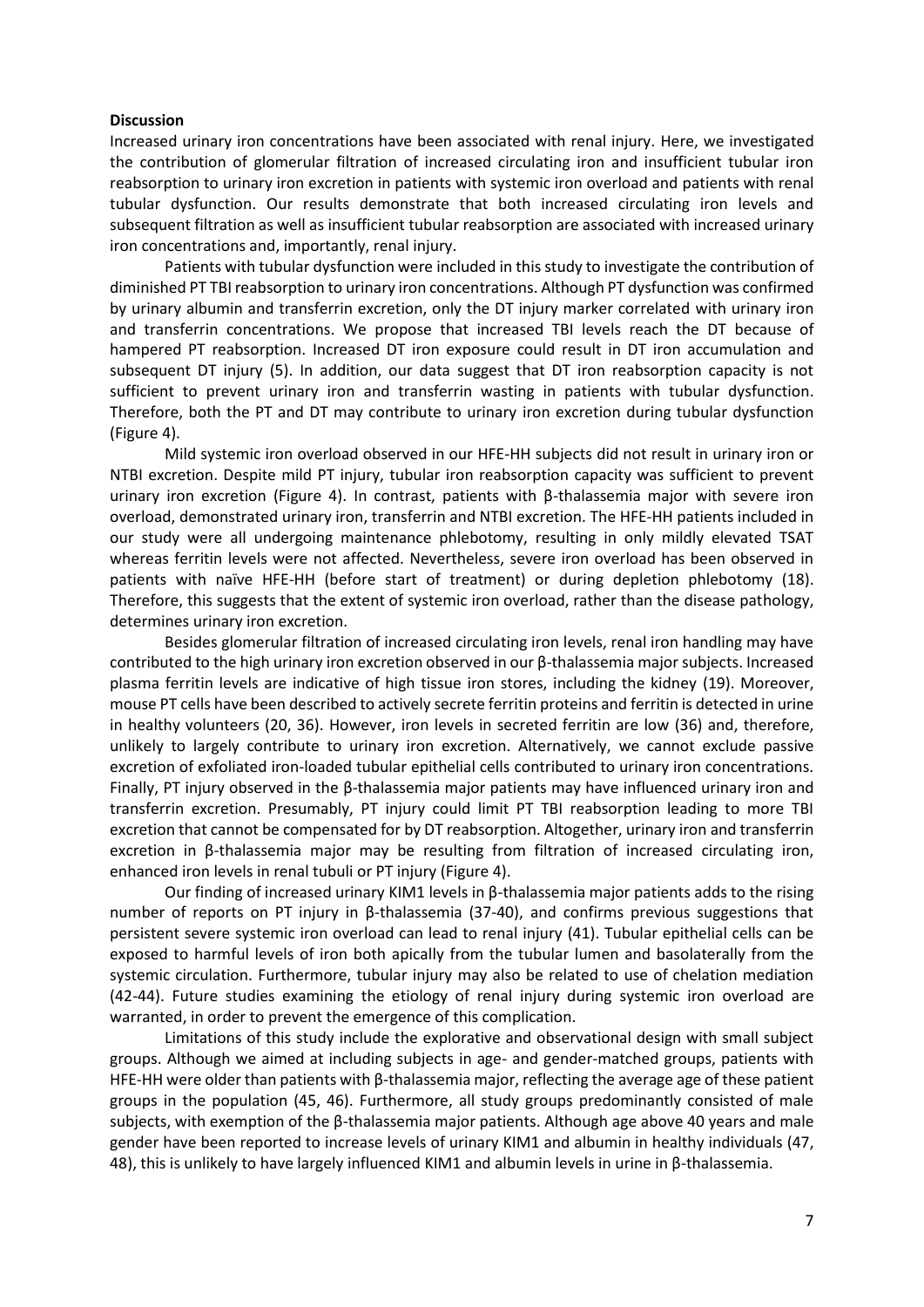The knowledge that both filtration of systemic iron levels and tubular iron reabsorption influence urinary iron excretion has several implications. In patients with iron overload disorders prevention or reduction of tubular iron reabsorption could be used to enhance urinary iron excretion and, thus, lower the systemic iron burden and potential renal injury. The latter is also important for patients with chronic kidney disease characterized by nephropathy. Glomerular injury leads to increased protein filtration, including TBI, resulting in increased urinary iron excretion and renal iron loading (3, 9-13). In CKD animal models, increased tubular injury associated with urinary iron excretion, whereas reduction of circulating iron levels by administration of a low-iron diet or treatment with an iron chelator reduced renal tubular injury (49, 50). Also in CKD, prevention of renal iron loading by reducing tubular reabsorption could be an interesting therapeutic option.

In conclusion, our results suggest that both glomerular filtration of increased circulating iron levels and insufficient tubular iron reabsorption contribute to urinary iron excretion and are associated with renal injury.

#### **Acknowledgements**

We would like to thank all subjects for their participation in our study. Moreover, we thank Mirian Janssen, Britta Laros-van Gorkom, Marten Nijziel, Kaila Srai and Sarah Klein for assistance with patient inclusion, and Rian Roelofs for KIM1 analysis. We also thank Silvia de Francia and Antonio Piga for plasma DFX analysis.

#### **Conflict of Interest Statement**

None declared.

#### **Authors' Contributions**

SvR performed literature search, experimental design, patient inclusion, data collection, analysis and interpretation, created figures and wrote the manuscript. AR, BB, SS, EH, SW and TN contributed to patient inclusion. EW and HR contributed to data collection and analysis. DS and RvS contributed to literature search, experimental design, data interpretation and manuscript writing. All authors read and approved the manuscript.

#### **Funding**

This work was supported by a grant from the Institute for Genetic and Metabolic Disease of the Radboud university medical center (2014-2018).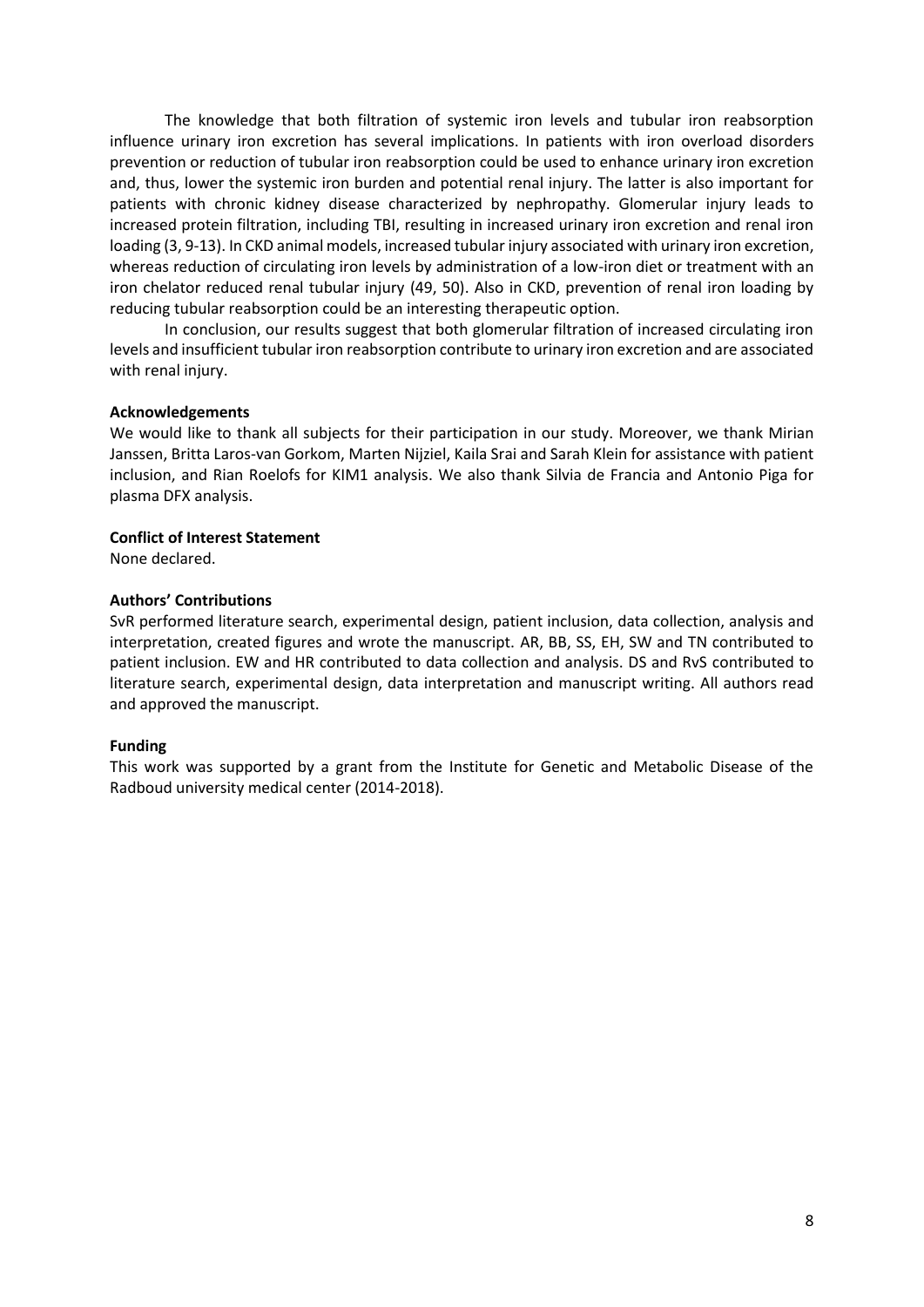# **References**

1. Norden AG, Lapsley M, Lee PJ, Pusey CD, Scheinman SJ, Tam FW, et al. Glomerular protein sieving and implications for renal failure in Fanconi syndrome. Kidney international. 2001;60(5):1885- 92.

2. Green R, Charlton R, Seftel H, Bothwell T, Mayet F, Adams B, et al. Body iron excretion in man: a collaborative study. The American journal of medicine. 1968;45(3):336-53.

3. Prinsen BH, de Sain-van der Velden MG, Kaysen GA, Straver HW, van Rijn HJ, Stellaard F, et al. Transferrin synthesis is increased in nephrotic patients insufficiently to replace urinary losses. Journal of the American Society of Nephrology : JASN. 2001;12(5):1017-25.

4. Wareing M, Ferguson CJ, Green R, Riccardi D, Smith CP. In vivo characterization of renal iron transport in the anaesthetized rat. The Journal of physiology. 2000;524 Pt 2:581-6.

5. Cabantchik ZI. Labile iron in cells and body fluids: physiology, pathology, and pharmacology. Frontiers in pharmacology. 2014;5:45.

6. Sponsel HT, Alfrey AC, Hammond WS, Durr JA, Ray C, Anderson RJ. Effect of iron on renal tubular epithelial cells. Kidney international. 1996;50(2):436-44.

7. Sheerin NS, Sacks SH, Fogazzi GB. In vitro erythrophagocytosis by renal tubular cells and tubular toxicity by haemoglobin and iron. Nephrology, dialysis, transplantation : official publication of the European Dialysis and Transplant Association - European Renal Association. 1999;14(6):1391-7.

8. van Raaij SEG, Masereeuw R, Swinkels DW, van Swelm RPL. Inhibition of Nrf2 alters cell stress induced by chronic iron exposure in human proximal tubular epithelial cells. Toxicol Lett. 2018;295:179-86.

9. Howard RL, Buddington B, Alfrey AC. Urinary albumin, transferrin and iron excretion in diabetic patients. Kidney international. 1991;40(5):923-6.

10. Ellis D. Anemia in the course of the nephrotic syndrome secondary to transferrin depletion. The Journal of pediatrics. 1977;90(6):953-5.

11. Brown EA, Sampson B, Muller BR, Curtis JR. Urinary iron loss in the nephrotic syndrome--an unusual cause of iron deficiency with a note on urinary copper losses. Postgraduate medical journal. 1984;60(700):125-8.

12. Nankivell BJ, Boadle RA, Harris DC. Iron accumulation in human chronic renal disease. American journal of kidney diseases : the official journal of the National Kidney Foundation. 1992;20(6):580-4.

13. Nankivell BJ, Tay YC, Boadle RA, Harris DC. Lysosomal iron accumulation in diabetic nephropathy. Renal failure. 1994;16(3):367-81.

14. Ueda N, Baliga R, Shah SV. Role of 'catalytic' iron in an animal model of minimal change nephrotic syndrome. Kidney international. 1996;49(2):370-3.

15. Alfrey AC, Froment DH, Hammond WS. Role of iron in the tubulo-interstitial injury in nephrotoxic serum nephritis. Kidney international. 1989;36(5):753-9.

16. Alfrey AC, Hammond WS. Renal iron handling in the nephrotic syndrome. Kidney international. 1990;37(6):1409-13.

17. Brissot P, Loreal O. Iron metabolism and related genetic diseases: A cleared land, keeping mysteries. Journal of hepatology. 2016;64(2):505-15.

18. de Swart L, Hendriks JC, van der Vorm LN, Cabantchik ZI, Evans PJ, Hod EA, et al. Second international round robin for the quantification of serum non-transferrin-bound iron and labile plasma iron in patients with iron-overload disorders. Haematologica. 2016;101(1):38-45.

19. Hashemieh M, Azarkeivan A, Akhlaghpoor S, Shirkavand A, Sheibani K. T2-star (T2\*) magnetic resonance imaging for assessment of kidney iron overload in thalassemic patients. Archives of Iranian medicine. 2012;15(2):91-4.

20. Sears DA, Anderson PR, Foy AL, Williams HL, Crosby WH. Urinary iron excretion and renal metabolism of hemoglobin in hemolytic diseases. Blood. 1966;28(5):708-25.

21. Choengchan N, Mantim T, Inpota P, Nacapricha D, Wilairat P, Jittangprasert P, et al. Tandem measurements of iron and creatinine by cross injection analysis with application to urine from thalassemic patients. Talanta. 2015;133:52-8.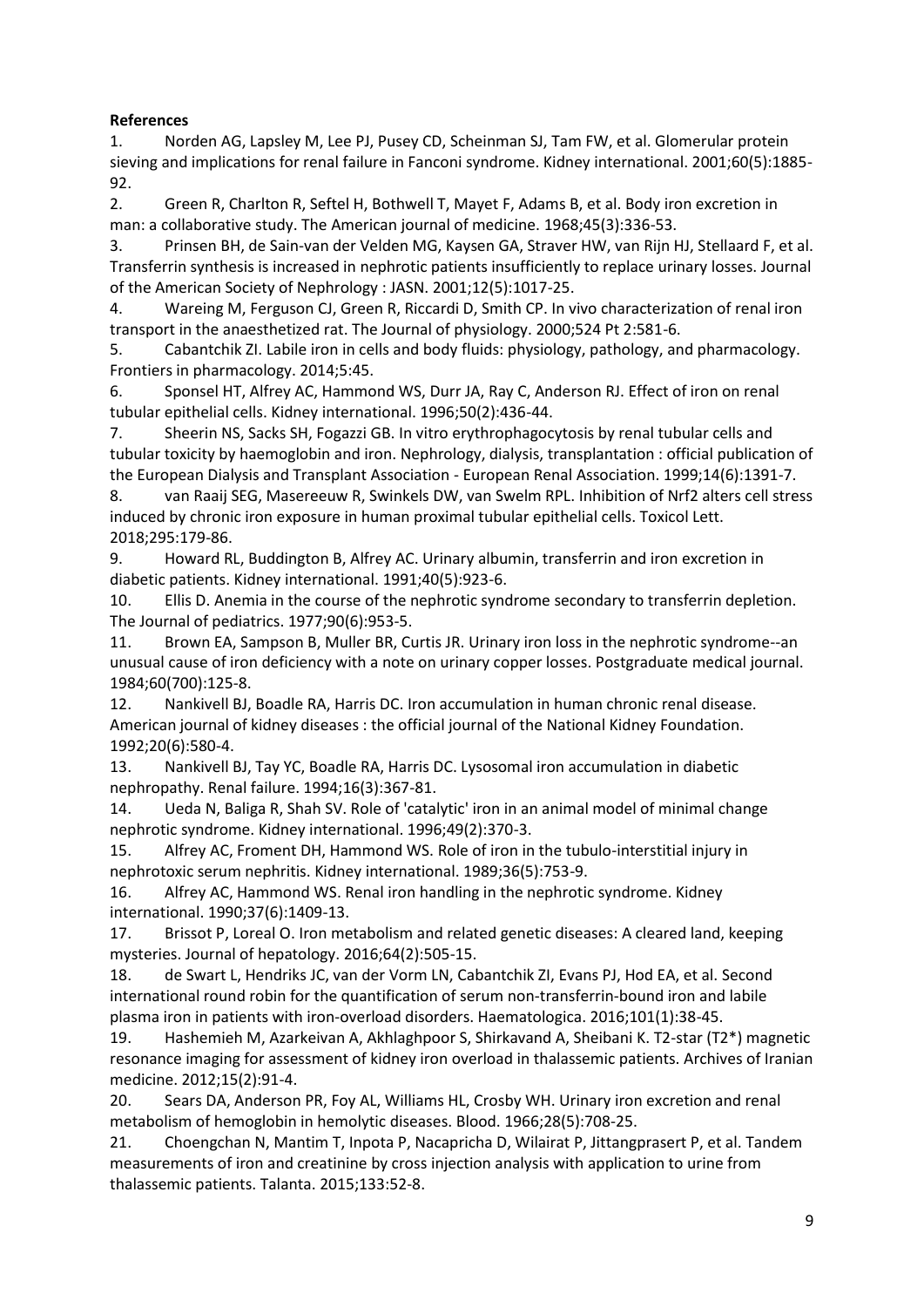22. Walsh JR, Fredrickson M. Serum ferritin, free erythrocyte protoporphyrin, and urinary iron excretion in patients with iron disorders. The American journal of the medical sciences. 1977;273(3):293-300.

23. Kozyraki R, Fyfe J, Verroust PJ, Jacobsen C, Dautry-Varsat A, Gburek J, et al. Megalindependent cubilin-mediated endocytosis is a major pathway for the apical uptake of transferrin in polarized epithelia. Proceedings of the National Academy of Sciences of the United States of America. 2001;98(22):12491-6.

24. Ohno Y, Birn H, Christensen EI. In vivo confocal laser scanning microscopy and micropuncture in intact rat. Nephron Exp Nephrol. 2005;99(1):e17-25.

25. Thevenod F, Wolff NA. Iron transport in the kidney: implications for physiology and cadmium nephrotoxicity. Metallomics : integrated biometal science. 2016;8(1):17-42.

26. Raaij SV, Swelm RV, Bouman K, Cliteur M, Heuvel MVD, Pertijs J, et al. Tubular iron deposition and iron handling proteins in human healthy kidney and chronic kidney disease. Sci Rep. 2018;8(1):9353.

27. Langelueddecke C, Roussa E, Fenton RA, Wolff NA, Lee WK, Thevenod F. Lipocalin-2 (24p3/neutrophil gelatinase-associated lipocalin (NGAL)) receptor is expressed in distal nephron and mediates protein endocytosis. The Journal of biological chemistry. 2012;287(1):159-69.

28. De Francia S, Massano D, Piccione FM, Pirro E, Racca S, Di Carlo F, et al. A new HPLC UV validated method for therapeutic monitoring of deferasirox in thalassaemic patients. Journal of chromatography B, Analytical technologies in the biomedical and life sciences. 2012;893-894:127-33.

29. Zhang D, Okada S, Kawabata T, Yasuda T. An improved simple colorimetric method for quantitation of non-transferrin-bound iron in serum. Biochem Mol Biol Int. 1995;35(3):635-41.

30. Esposito BP, Breuer W, Sirankapracha P, Pootrakul P, Hershko C, Cabantchik ZI. Labile plasma iron in iron overload: redox activity and susceptibility to chelation. Blood. 2003;102(7):2670-7.

31. Mulder TP, Peters WH, Wobbes T, Witteman BJ, Jansen JB. Measurement of glutathione Stransferase P1-1 in plasma: pitfalls and significance of screening and follow-up of patients with gastrointestinal carcinoma. Cancer. 1997;80(5):873-80.

32. van Berkel Y, Ludwig M, van Wijk JAE, Bokenkamp A. Proteinuria in Dent disease: a review of the literature. Pediatric nephrology. 2017;32(10):1851-9.

33. Norden AG, Scheinman SJ, Deschodt-Lanckman MM, Lapsley M, Nortier JL, Thakker RV, et al. Tubular proteinuria defined by a study of Dent's (CLCN5 mutation) and other tubular diseases. Kidney international. 2000;57(1):240-9.

34. Ichimura T, Bonventre JV, Bailly V, Wei H, Hession CA, Cate RL, et al. Kidney injury molecule-1 (KIM-1), a putative epithelial cell adhesion molecule containing a novel immunoglobulin domain, is up-regulated in renal cells after injury. The Journal of biological chemistry. 1998;273(7):4135-42.

35. McMahon BA, Koyner JL, Murray PT. Urinary glutathione S-transferases in the pathogenesis and diagnostic evaluation of acute kidney injury following cardiac surgery: a critical review. Curr Opin Crit Care. 2010;16(6):550-5.

36. Cohen LA, Gutierrez L, Weiss A, Leichtmann-Bardoogo Y, Zhang DL, Crooks DR, et al. Serum ferritin is derived primarily from macrophages through a nonclassical secretory pathway. Blood. 2010;116(9):1574-84.

37. Hashemieh M, Radfar M, Azarkeivan A, Hosseini Tabatabaei SMT, Nikbakht S, Yaseri M, et al. Renal Hemosiderosis among Iranian Transfusion Dependent beta-Thalassemia Major Patients. Int J Hematol Oncol Stem Cell Res. 2017;11(2):133-8.

38. ElAlfy MS, Khalil Elsherif NH, Ebeid FSE, Ismail EAR, Ahmed KA, Darwish YW, et al. Renal iron deposition by magnetic resonance imaging in pediatric beta-thalassemia major patients: Relation to renal biomarkers, total body iron and chelation therapy. Eur J Radiol. 2018;103:65-70.

39. Annayev A, Karakas Z, Karaman S, Yalciner A, Yilmaz A, Emre S. Glomerular and Tubular Functions in Children and Adults with Transfusion-Dependent Thalassemia. Turk J Haematol. 2018;35(1):66-70.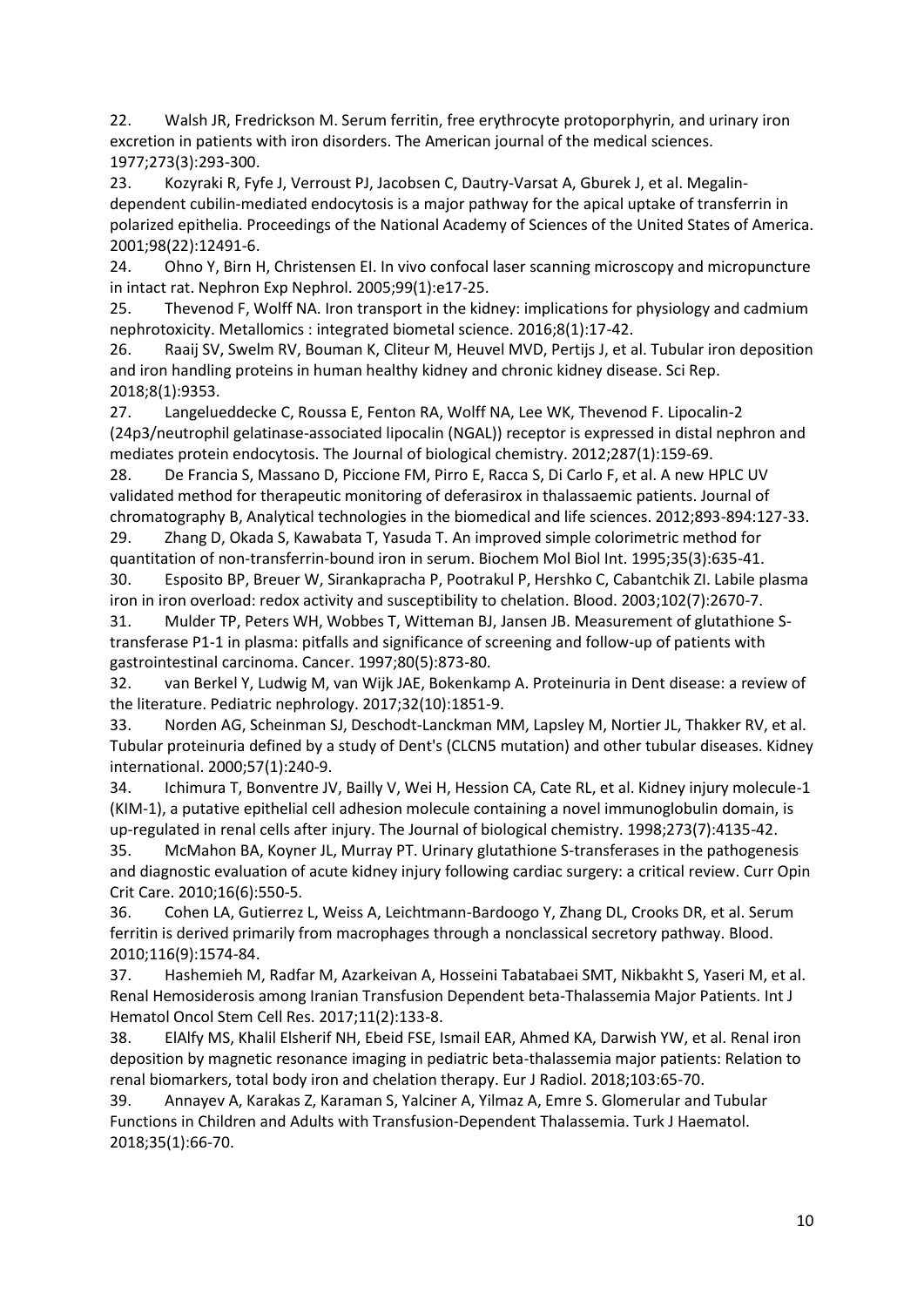40. Deveci B, Kurtoglu A, Kurtoglu E, Salim O, Toptas T. Documentation of renal glomerular and tubular impairment and glomerular hyperfiltration in multitransfused patients with beta thalassemia. Ann Hematol. 2016;95(3):375-81.

41. Bhandari S, Galanello R. Renal aspects of thalassaemia a changing paradigm. European journal of haematology. 2012;89(3):187-97.

42. Chuang GT, Tsai IJ, Tsau YK, Lu MY. Transfusion-dependent thalassaemic patients with renal Fanconi syndrome due to deferasirox use. Nephrology (Carlton). 2015;20(12):931-5.

43. Shah L, Powell JL, Zaritsky JJ. A case of Fanconi syndrome due to a deferasirox overdose and a trial of plasmapheresis. J Clin Pharm Ther. 2017;42(5):634-7.

44. Cianciulli P, Sollecito D, Sorrentino F, Forte L, Gilardi E, Massa A, et al. Early detection of nephrotoxic effects in thalassemic patients receiving desferrioxamine therapy. Kidney international. 1994;46(2):467-70.

45. Taher AT, Weatherall DJ, Cappellini MD. Thalassaemia. Lancet. 2018;391(10116):155-67.

46. European Association For The Study Of The L. EASL clinical practice guidelines for HFE hemochromatosis. Journal of hepatology. 2010;53(1):3-22.

47. Pennemans V, Rigo JM, Faes C, Reynders C, Penders J, Swennen Q. Establishment of reference values for novel urinary biomarkers for renal damage in the healthy population: are age and gender an issue? Clin Chem Lab Med. 2013;51(9):1795-802.

48. Jones CA, Francis ME, Eberhardt MS, Chavers B, Coresh J, Engelgau M, et al. Microalbuminuria in the US population: third National Health and Nutrition Examination Survey. American journal of kidney diseases : the official journal of the National Kidney Foundation. 2002;39(3):445-59.

49. Ikeda Y, Enomoto H, Tajima S, Izawa-Ishizawa Y, Kihira Y, Ishizawa K, et al. Dietary iron restriction inhibits progression of diabetic nephropathy in db/db mice. American journal of physiology Renal physiology. 2013;304(7):F1028-36.

50. Ikeda Y, Ozono I, Tajima S, Imao M, Horinouchi Y, Izawa-Ishizawa Y, et al. Iron chelation by deferoxamine prevents renal interstitial fibrosis in mice with unilateral ureteral obstruction. PloS one. 2014;9(2):e89355.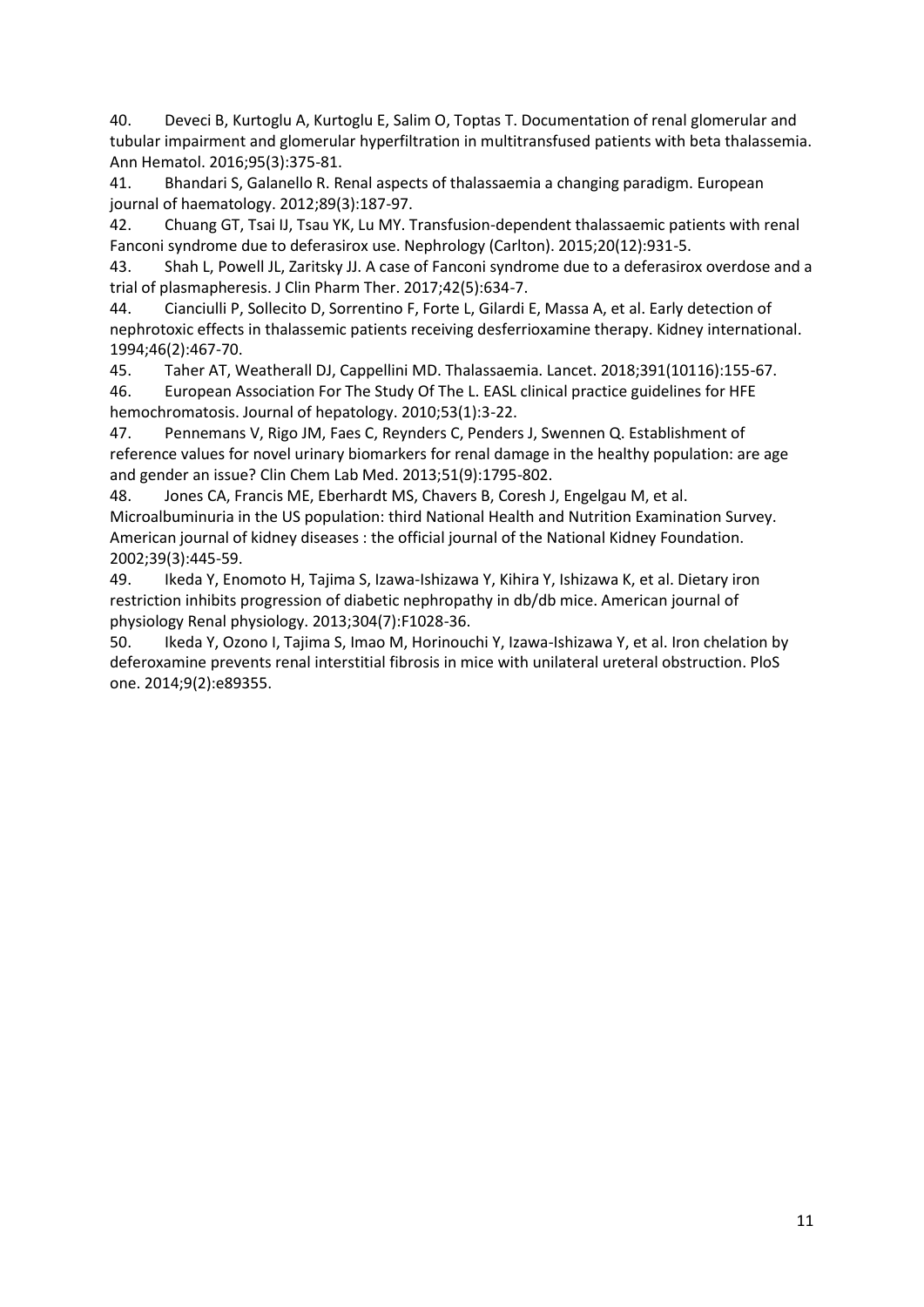# **Tables**

|              | <b>Healthy</b> | <b>Renal tubular dysfunction</b>    | <b>Systemic iron overload</b>   |
|--------------|----------------|-------------------------------------|---------------------------------|
|              | controls       |                                     |                                 |
| Subjects (n) | 20             | 18                                  | 20                              |
| Age (years)  | $37.4 \pm 3.4$ | $41.9 \pm 4.2$                      | $50.1 \pm 4.2*$                 |
| Gender (M/F) | 12/8           | 17/1                                | 14/6                            |
| Type of      |                | Cystinosis, n=2                     | $\beta$ -thalassemia major, n=9 |
| disorder     |                | Dent's disease, n=3                 | Diamond Blackfan anemia, n=1    |
|              |                | Fanconi syndrome, n=3               | <b>HFE-related hereditary</b>   |
|              |                | Nephronophthisis, n=1               | hemochromatosis, n=10           |
|              |                | Tubulo-interstitial nephritis, n=1  |                                 |
|              |                | Wilson's disease, n=1               |                                 |
|              |                | Secondary to chemotherapy, n=5      |                                 |
|              |                | Secondary to lithium-induced        |                                 |
|              |                | nephrogenic diabetes insipidus, n=1 |                                 |
|              |                | Secondary to unknown cause, n=1     |                                 |

Table 1: Subject characteristics

Age presented as mean ± standard error of the mean (SEM). \*, p<0.05, compared to healthy controls by Mann Whitney U test.

*F, female; M, male.* 

Table 2: Results of laboratory analyses in the 3 study groups

|        |                      | <b>Healthy controls</b> | <b>Renal tubular dysfunction</b> | <b>Systemic iron overload</b> |
|--------|----------------------|-------------------------|----------------------------------|-------------------------------|
|        | Iron                 | $16.0(12.7 - 18.7)$     | $15.0(12.5 - 21.5)$              | $30.5(27.5 - 39.5)$ ***       |
|        | $(\mu \text{mol/l})$ |                         |                                  |                               |
|        | <b>TIBC</b>          | $64.0(57.2 - 73.0)$     | $60.0(53.7 - 74.7)$              | 44.5 $(41.2 - 48.0)$ ***      |
|        | $(\mu \text{mol/l})$ |                         |                                  |                               |
|        | <b>TSAT</b>          | $24.5(20.1 - 30.8)$     | $24.4(17.2 - 33.6)$              | 74.9 $(62.5 - 89.7)$ ***      |
|        | (%)                  |                         |                                  |                               |
| Plasma | Ferritin             | $121.0(68.0 - 178.5)$   | $179.5(38.5 - 269.8)$            | $371.0 (111.0 - 906.8)^*$     |
|        | $(\mu g/I)$          |                         |                                  |                               |
|        | <b>NTBI</b>          | $0.23(0.23 - 0.23)$     | $0.23(0.23 - 0.23)$              | $1.22(0.72 - 2.32)$ ***       |
|        | $(\mu \text{mol/l})$ |                         |                                  |                               |
|        | LPI                  | $0.11(0.10 - 0.14)$     | $0.15(0.11 - 0.22)$              | $0.24(0.22 - 0.31)$ ***       |
|        | $(\mu \text{mol/l})$ |                         |                                  |                               |
|        | <b>CRP</b>           | $0.5(0.5 - 0.5)$        | $1.5(0.5 - 2.2)$                 | $1.0(0.5 - 2.0)$              |
|        | (mg/ml)              |                         |                                  |                               |
|        | Iron                 | $0.03(0.02 - 0.07)$     | $0.09(0.03 - 0.20)$ *            | $0.21(0.05 - 2.39)$ **        |
|        | (µmol/g creatinine)  |                         |                                  |                               |
|        | Transferrin          | $1.0(0.6 - 2.7)$        | $3.0(0.9 - 11.8)$ *              | $1.1(0.6 - 10.8)$             |
|        | (mg/g creatinine)    |                         |                                  |                               |
|        | <b>NTBI</b>          | $0.4(0.2 - 0.7)$        | $0.6(0.4 - 1.6)$                 | $0.5(0.2 - 1.7)^*$            |
| Urine  | (µmol/g creatinine)  |                         |                                  |                               |
|        | Albumin              | $3.8(2.8 - 5.7)$        | $27.5(9.2 - 168.5)$ ***          | $13.1(7.1 - 283.8)$ ***       |
|        | (mg/g creatinine)    |                         |                                  |                               |
|        | KIM1                 | $0.3(0.1 - 0.5)$        | $0.7(0.4-0.8)$ **                | $0.9(0.6-2.2)$ ***            |
|        | (ng/mmol creatinine) |                         |                                  |                               |
|        | GSTP1-1              | $3.1(1.8-6.2)$          | $7.6$ (2.1 – 65.6)*              | $2.6(0.9 - 9.3)$              |
|        | (ng/mmol creatinine) |                         |                                  |                               |
|        | eGFR                 | $90.0(67.8 - 100.8)$    | 52.4 $(34.6 - 80.1)$ ***         | $76.8(64.0 - 109.5)$          |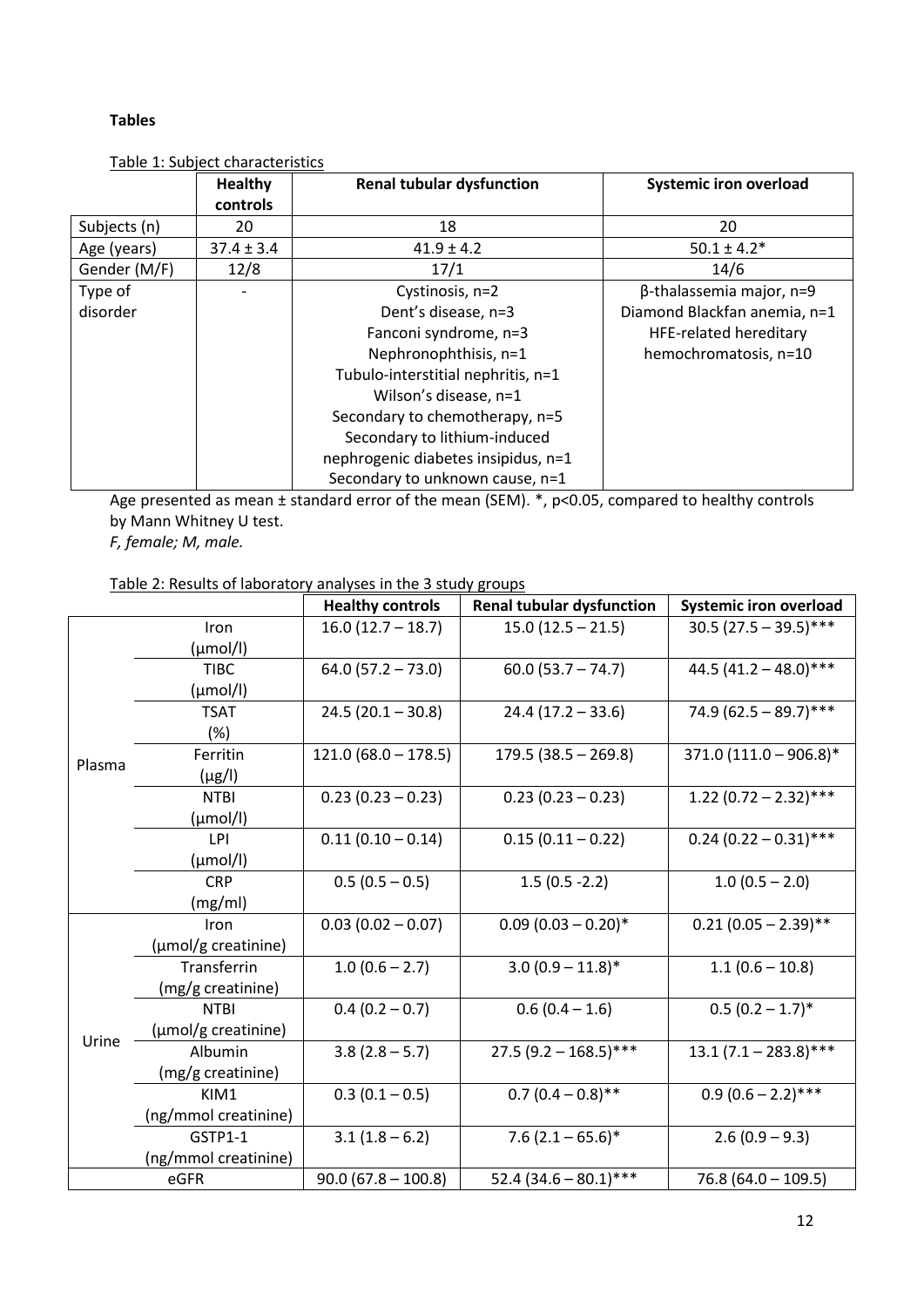| l m<br>. .<br>$\mathbf{r}$<br>1.981.98<br>энн<br>.<br>.<br>--- |  |  |
|----------------------------------------------------------------|--|--|

Results presented as median (interquartile range (IQR)). \*, p<0.05; \*\*, p<0.01; \*\*\*, p<0.001 compared to healthy controls by Mann Whitney U test. eGFR calculated by MDRD formula.

*CRP, C-reactive protein; eGFR, estimated glomerular filtration rate; GSTP1-1, gluthathione stransferase-pi-1-1; KIM1, kidney injury marker 1; LPI, labile plasma iron; NTBI, non-transferrin-bound iron; TIBC, total iron binding capacity; TSAT, transferrin saturation.*

|  |                   |  |  |  | Table 3: Laboratory results in subjects with HFE-related hereditary hemochromatosis and $\beta$ - |  |
|--|-------------------|--|--|--|---------------------------------------------------------------------------------------------------|--|
|  | thalassemia major |  |  |  |                                                                                                   |  |

|                                      |                                     | <b>HFE-related hereditary</b><br>hemochromatosis | β-thalassemia major                              |
|--------------------------------------|-------------------------------------|--------------------------------------------------|--------------------------------------------------|
| Subjects (n)                         |                                     | 10                                               | q                                                |
| Age $(y)$                            |                                     | $63.8 \pm 3.7***$                                | $37.4 \pm 4.5$                                   |
|                                      | Gender (M/F)                        | 9/1                                              | 5/4                                              |
| Plasma                               | Iron<br>$(\mu \text{mol/l})$        | $30.0(26.5 - 34.7)$ ***                          | $31.0(27.5 - 42.5)$ ***                          |
|                                      | <b>TIBC</b><br>$(\mu \text{mol/l})$ | 46.0 $(43.0 - 48.2)$ ***                         | 42.0 $(35.0 - 46.5)$ ***, #                      |
|                                      | <b>TSAT</b><br>(%)                  | 66.9 $(58.7 - 77.6)$ ***                         | 90.2 $(71.9 - 92.6)$ ***, #                      |
|                                      | Ferritin<br>$(\mu g/I)$             | $113.0 (85.0 - 185.3)$                           | $958.0$ (383.0 - 1504.0)***, $\frac{4444}{1000}$ |
|                                      | <b>NTBI</b><br>$(\mu \text{mol/l})$ | $0.94$ (0.43 - 1.25)***                          | $2.31(1.20-2.54)$ ***, #                         |
|                                      | LPI<br>$(\mu \text{mol/l})$         | $0.23$ (0.19 – 0.24)***                          | $0.31(0.24-0.46)$ ***, #                         |
|                                      | Iron<br>(µmol/g creatinine)         | $0.1(0.02 - 0.09)$                               | $2.4(1.0-3.8)$ ***, ###                          |
| Urine                                | Transferrin<br>(mg/g creatinine)    | $0.8(0.6 - 1.3)$                                 | $2.8(1.1-26.4)$ *, *                             |
|                                      | <b>NTBI</b><br>(µmol/g creatinine)  | $0.2(0.1 - 0.4)$                                 | $1.5(0.7 - 2.5)$ **, ###                         |
|                                      | Albumin<br>(mg/g creatinine)        | $8.4(5.2 - 13.5)$ **                             | $23.9(11.6 - 705.6)***$ , #                      |
|                                      | KIM1<br>(ng/mmol creatinine)        | $0.9(0.5 - 1.0)$ **                              | $2.2(0.9 - 3.4)$ ***, #                          |
|                                      | GSTP1-1<br>(ng/mmol creatinine)     | $1.6(0.7 - 8.8)$                                 | $5.9(1.7 - 10.1)$                                |
| eGFR<br>(mI/min/1.73m <sup>2</sup> ) |                                     | $76.8(62.8 - 99.3)$                              | $76.3(62.1 - 129.0)$                             |

Results as median (interquartile range (IQR)). \*, p<0.05; \*\*, p<0.01; \*\*\*, p<0.001 compared to healthy controls (Table 2);  $^*$ , p<0.05;  $^{**}$ , p<0.01;  $^{***}$ , p<0.001 compared to hereditary hemochromatosis by Mann Whitney U test. eGFR calculated by MDRD formula.

*eGFR, estimated glomerular filtration rate; GSTP1-1, gluthathione s-transferase-pi-1-1; KIM1, kidney injury marker 1; LPI, labile plasma iron; NTBI, non-transferrin-bound iron; TIBC, total iron binding capacity; TSAT, transferrin saturation.*